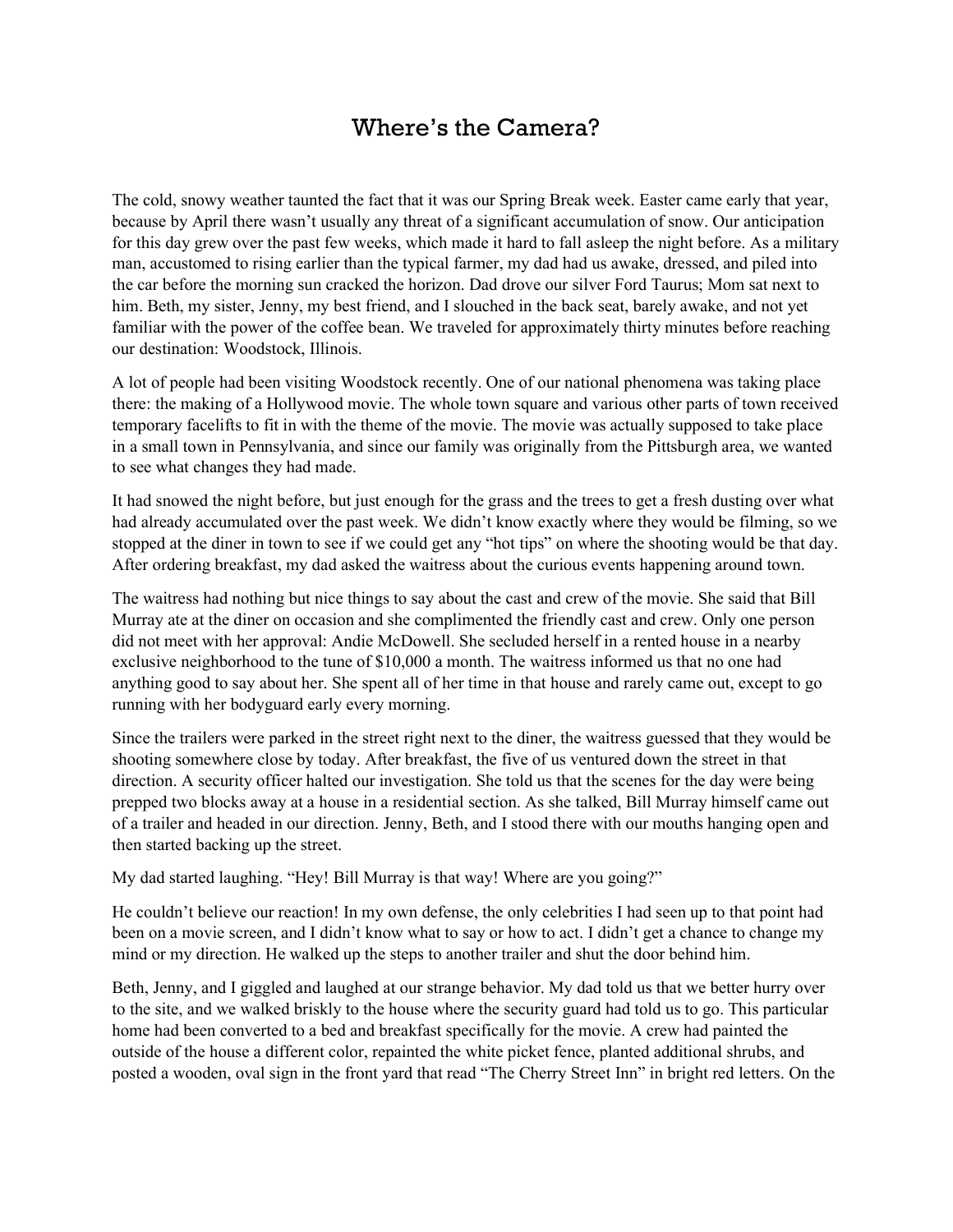inside, they had wallpapered several rooms, changed the carpeting, and brought in additional furniture to achieve the look they wanted.

We were not allowed to get very close to the house; several policemen guarded the barricades placed at both ends of the street in front of the house. We stood next to the fence that outlined the perimeter of the lawn. From our vantage point, we could see two cameras set up along the sidewalk leading to the front porch. Quite a few people scurried about, carrying poles and props of various shapes and sizes. One fellow in particular worked on shading the sign to get just the right effect of the "fresh snow" that had fallen. A snow machine loitered in the street, making a horrible racket while three guys sprayed additional snow up and down the sidewalk in front of the "bed and breakfast".

After all of this preparation, it seemed as if they were ready to start. A red Cadillac pulled up to the curb right in front of our little cluster. Harold Ramis climbed out of the back seat wearing a dark khaki jacket that looked like a sleeping bag.

My dad said, "Mr. Ramis, can I take your picture?"

He smiled as he stopped and said, "Sure, as long as I don't have anything hanging from my nose."

My dad snapped a picture, thanked him and then handed the camera to my mother.

Shortly after Mr. Ramis disappeared, another red Cadillac stopped at the curb. This one had Andie McDowell and Bill Murray in it. Bill Murray got out of the car wearing a chocolate-colored wool trench coat and a tan scarf. He started walking swiftly in our direction. This time, I didn't move.

My mom asked, "Mr. Murray, could I take your picture?"

"Sure," he replied, and slowed his pace to a stroll.

My mother started to panic. "Where's the camera? Where's the camera?" She squeaked in excitement.

My dad deadpanned, "Judy, it's around your neck."

I couldn't decide whether to ignore my mother or be totally mortified from her behavior. She was having her own moment of being star-struck too. Bill stopped and let her fumble around for the camera. She managed to take a couple of shots and Bill walked down the sidewalk. After that almost disastrous episode, my dad decided that he would take over the camera duties.

Andie McDowell did not get out at the curb with Bill. She stayed in the car, cruised right through the barricades, and got out another fifty yards down the street. Bill Murray and Harold Ramis could have done the same, but instead, took an extra moment of their time to make some young fans incredibly happy.

We spent the morning watching them film one scene over and over again. First the lighting wasn't quite right. Then, someone's dog was barking. Bill didn't have enough enthusiasm when saying his lines. The kiss wasn't right. A noisy car was revving its engine up the street. Between takes, there were dozens of readjustments that had to be made each time. Since this scene was supposed to take place in the early morning, the footprints on the snow-covered porch and sidewalk could only go one way – coming out of the house. This meant that Bill and Andie had to walk around to the back of the house to go in again for the next take.

After more than a dozen takes from the top of the porch, they shifted the scene to the sidewalk. More problems developed at this point. The latch on the gate was frozen and wouldn't open for Bill. Andie